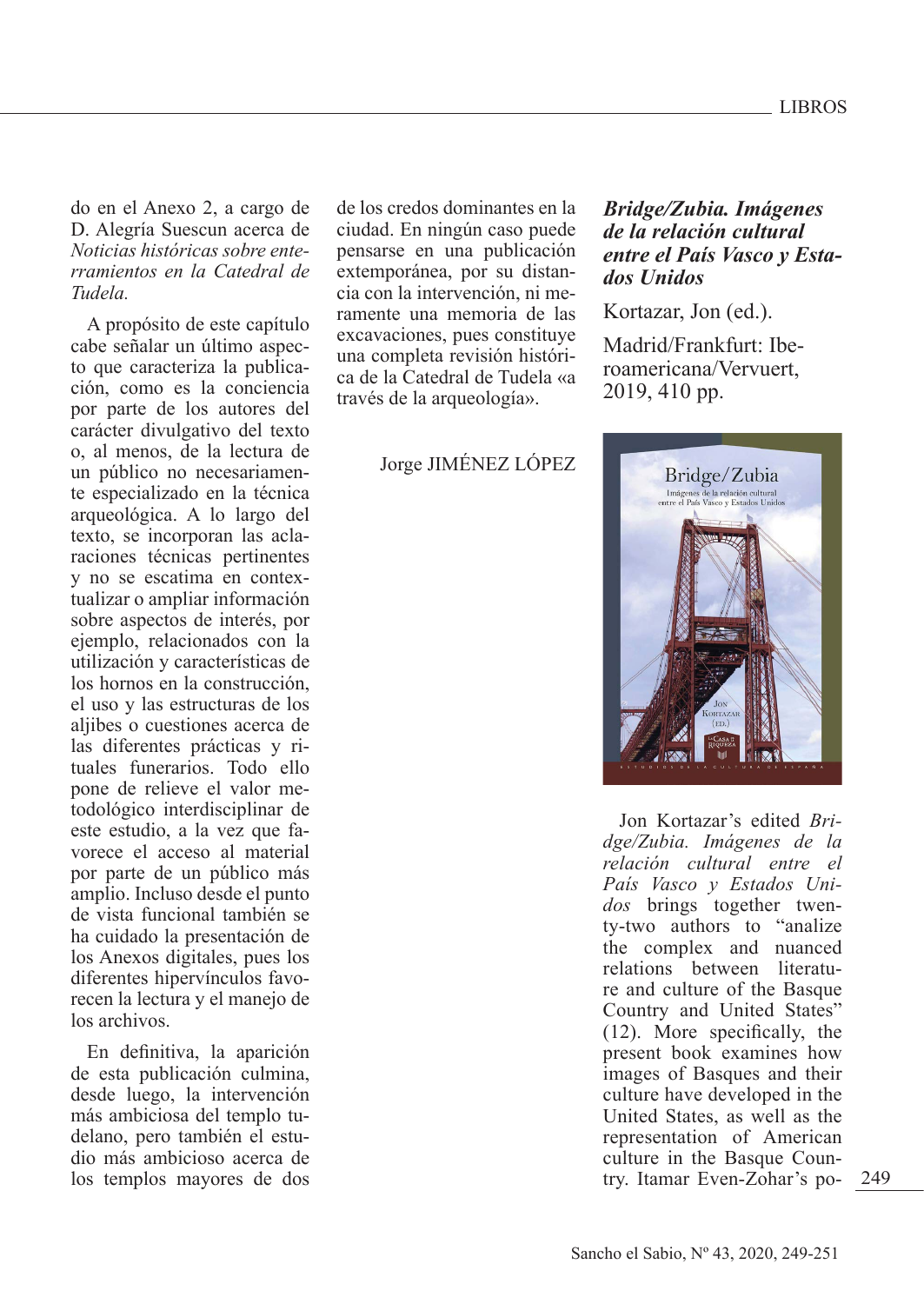lisystem *theory* –designed to explain cultural change resulting from the interaction between different cultures– provides a thread of connection among all the essays collected in this volume. In the introductory chapter, editor Jon Kortazar provides an overview to set the stage for the essays that follow.

The book is divided into two main sections. The first part of the book is dedicated to the images of Basques in the United States. Asier Barandiaran's essay offers an overview of the literary production of Basque diaspora. David Laraway examines Robert Laxalt's critically acclaimed *Sweet Promised Land* (1957), as a pivotal cultural agent for the creation and reproduction of the Basque-American community in the American West. Amelia Benito del Valle's essay explores Joan Errea's *Aita deitzen zen gizona* ("A man called Aita"), a literary work containing verses that revolve around Basque immigration, family dynamics, intergenerational communication, language transmission, and gender roles. This book, Benito del Valle contends, "constructs and establishes the relations that govern the social life of the author" (87). David Colbert Goicoa analyzes Javi Cillero's *Ero hiria* and argues that the so-called Basque "national issue" constitutes a key subtheme of contemporary Basque literature produced within the United States.

The second analytical section of the book deals with the impact of American cultural images in the Basque Country. The first three essays examine the representation of the city of New York in Basque literature. A chapter by Jon Kortazar and Aiora Sampedro demonstrates how during the 1980s and 1990s there was a focus on New York's criminal milieu. Over the last years, New York has been a source of inspiration, information, and training for a new generation represented by writers such as Harkaitz Cano and Kirmen Uribe. Santiago Pérez Isasi's essay explores space perception through Harkaitz Cano's *Piano gainean gozaltzen* (2000). Pérez Isasi uses the concept of *autoethnography* to describe the way Cano approaches the city, this city that never sleeps. Paulo Kortazar Billelabeitia discusses the impact of New York, as a global city, upon Kirmen Uribe's writing.

Back to the American West, where Basques had been widely dispersed since the late nineteenth century, Iratxe Esparza examines Bernardo Atxaga's *Nevadako Egunak* (2013), which was first published in an English translation in 2017 under the title, *Nevada Days: A Novel*. Esparza explores the narrative strategies in this book and argues that the imaginary world of *Obabakoak*  does not fit with the reality by Atxaga on contemporary Reno and western Nevada. In 250 Basque increature produced with Newsley Newsletti Nevada. In that drary accounts. Join Martin the United States. Esparza's own words: "The Etxebeste's essay focuses on

mythical world that characterized Obaba [the small fictional universe of Atxaga] no longer has a place in the reality of the twenty-first century Reno, even though the stories created around the space that are woven in a society like the American are often found on the frontier between the tragic and sinister" (215).

The following chapters take up some uncommon subjects. Xabier Etxaniz makes comprehensive overview of the children's and youth literature dealing with the theme of Basque immigration to America. José Manuel López-Gaseni examines American literature in Basque translation. Ismael Manterola's essay addresses the artistic relations between the United States and the Basque Country throughout the twentieth century. Susana Jodra and Iratxe Larrea explore American and Basque women artists' life experiences. César Coca reviews the social and cultural impact of Guggenheim Bilbao Museum, and argues that this institution is Bilbao's "American friend who was not well received by many on his arrival" (308). Kepa Sojo Gil and Santiago de Pablo's essay provides interesting insight into the American influence on Basque cinema over the last several decades. José Carlos Torre explores Basque illustrator Juan Carlos Eguillor's trip to New York through his personal diary accounts. Jon Martin